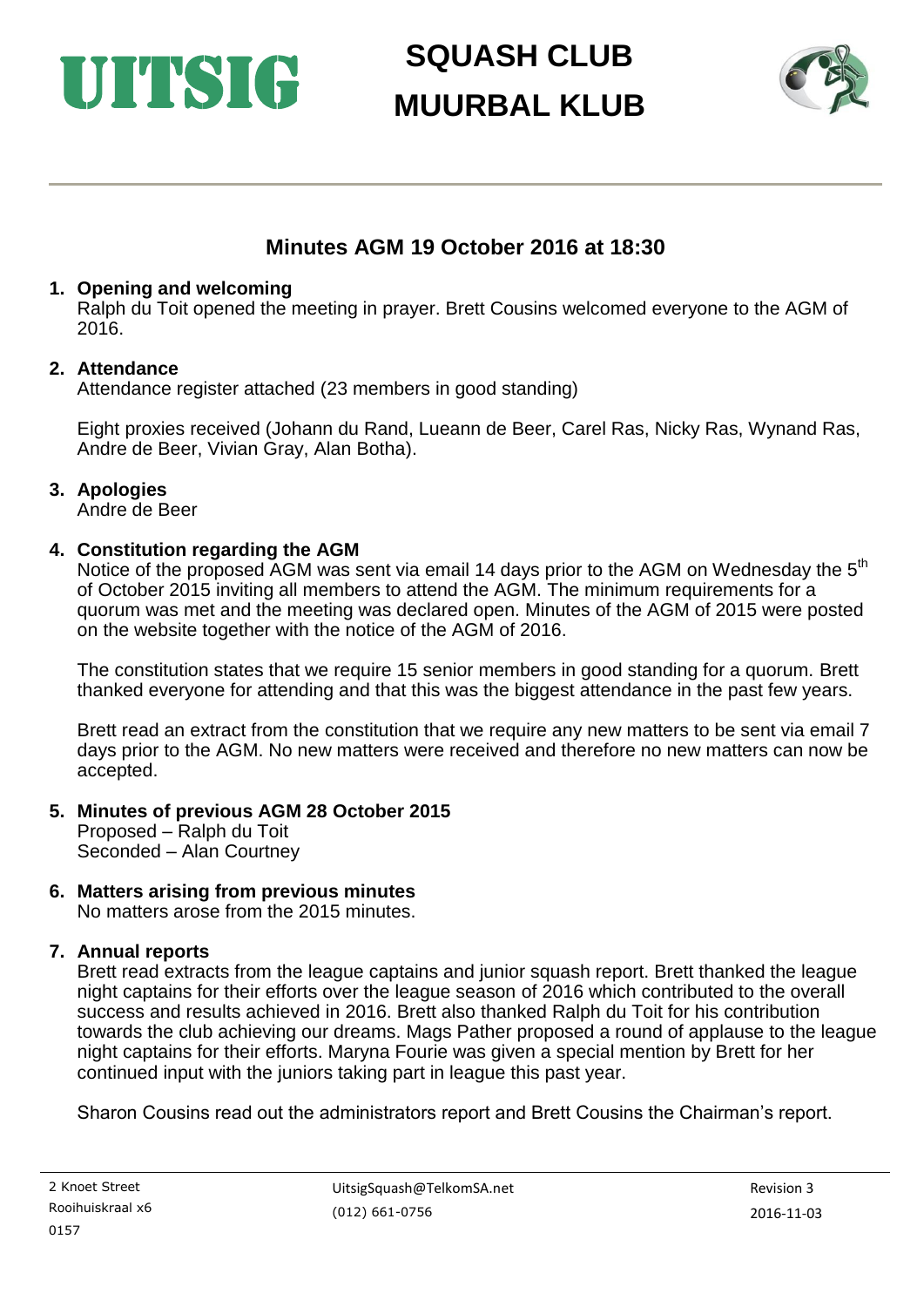



### **Minutes AGM 19 October 2016 at 18:30**

All reports will be placed on the Club's Notice Board as well as on Uitsig Squash Club's website:

- a. League captains
- b. Junior Squash
- c. Administration
- d. Chairman
- e. Finance

#### **8. Financial**

Duane presented the financials.

#### See attached:

- 1) Interim financial report YTD for 2016
- 2) Treasurer's report (highlights and lowlights of 2016) with operational analysis
- 3) Actual vs budgeted monthly income statement for YTD 2016
- 4) Budget for 2017 (high level overview and is still conservative)

If any members have any queries with regards to the financials they are more than welcome to email Duane.

#### **9. Membership fees for 2017 approved**

Membership fees will increase with  $\pm$  5% during 2017. The lights fee remained unchanged largely due to savings we have on hand. No serious objections with regards to the increase of membership fees. The increase in fees puts us on par with other clubs.

| <b>Member type</b> | 2010                                   | 2011 | 2012 | 2013 | 2014 | 2015 | 2016 | 2017 |
|--------------------|----------------------------------------|------|------|------|------|------|------|------|
| Premium            | 770                                    | 850  | 850  | 850  | 900  | 960  | 1050 | 1140 |
| Day                | 560                                    | 615  | 615  | 615  | 650  | 690  | 750  | 750  |
| Junior             | 240                                    | 265  | 265  | 265  | 285  | 300  | 360  | 420  |
| <b>Student</b>     | 360                                    | 400  | 400  | 400  | 430  | 460  | 504  | 540  |
| <b>Business</b>    | 670                                    | 740  | 740  | 740  | 800  | 840  | 900  | 960  |
| League fees        | 350                                    | 385  | 385  | 385  | 425  | 430  | ±450 | ±450 |
| <b>Lights</b>      | R7.50 per half hour per person sharing |      |      |      |      |      |      |      |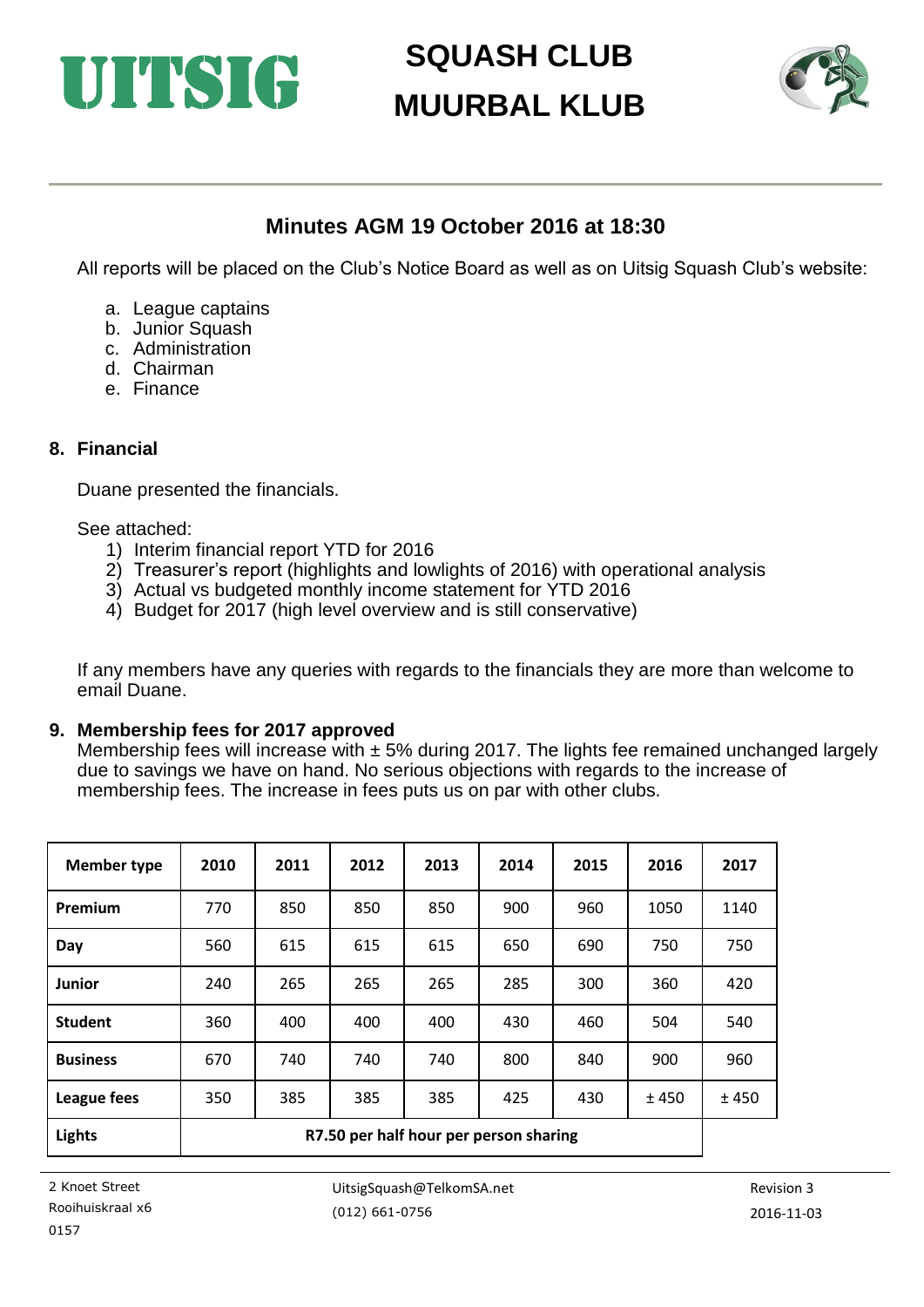



### **Minutes AGM 19 October 2016 at 18:30**

#### **10.Election of Management Committee 2016**

The constitution stipulates that there will be a minimum of 8 committee members and that any new members be elected. We currently have 11 on the management committee of 2016.

The existing management committee are all willing to serve on the committee for 2017.

#### **The management committee elected for 2017:**

- 1) Brett Cousins: re-elected
- 2) Ralph du Toit: re-elected
- 3) Sharon Cousins: re-elected
- 4) Deon Groenewald: re-elected
- 5) Gerhard Fourie: re-elected
- 6) Siyanda Dyeshana: re-elected
- 7) Duane Rossouw: re-elected
- 8) Andre de Beer: re-elected
- 9) Maryna Fourie: re-elected
- 10) Reinhardt Falk: re-elected
- 11)Jaco Marais: re-elected

Brett welcomed the committee of 2017 and wishes them all the best for the year ahead and hopes that it will be as successful as 2016.

As a pre requirement the committee will meet within 30 days of the AGM where portfolios will be given to the various members and submitted to the club.

#### **11. New Matters**

Any new matters should have been raised 7 days prior to the AGM of 2016. No new matters were received. Matters brought up at the AGM of 2016:

#### **Kiosk Assistant Wage Increase**

An increase was requested in the kiosk wages per hour.

#### **45 minute time slot**

The committee was asked if we received any complaints in the change of the court time slots from 1 hour to 45 minutes. No complaints were received and it appears that members accepted the change**.**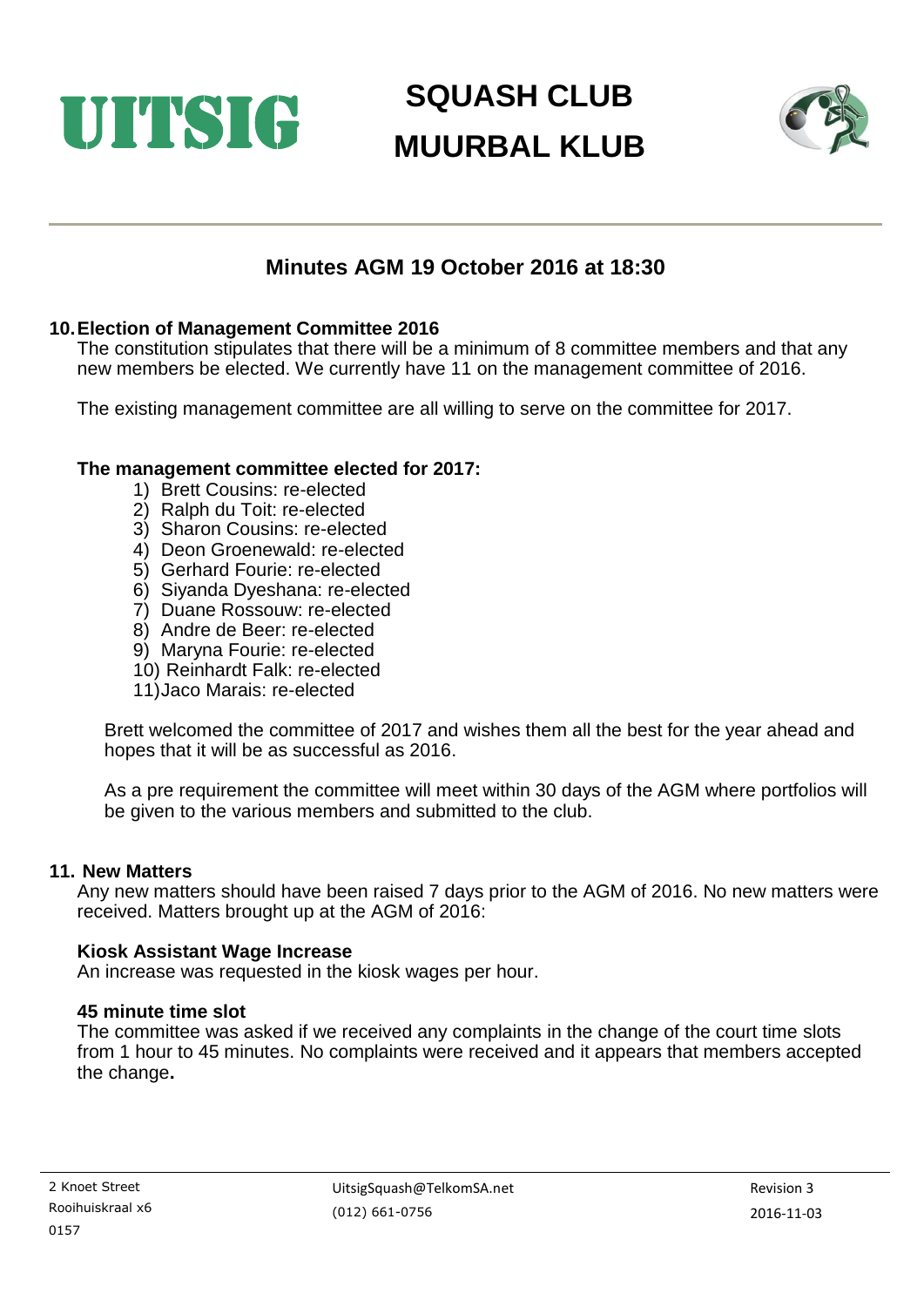



### **Minutes AGM 19 October 2016 at 18:30**

#### **Salaries and wages**

Alan Courtney asked what percentage of income is utilized for salaries and wages. About 10% is used to kiosk assistants, administrator and cleaning staff.

#### **Visitor's fees**

A question was raised if we make a lot from visitors fees and that the cost for a visitor is expensive. Unfortunately this cost has to be implemented to encourage members to join. Each member is allocated 5 "free" visitor sessions a year. They can enquire at the kiosk how many they have remaining. The committee should look into possibly increasing the amount of "free" visitor sessions allocated per member per year.

#### **Accounts / tabs at kiosk**

Due to this system being abused all accounts being run at kiosk was stopped with immediate effect.

#### **Additional Courts**

The committee has already enquired with the municipality to secure additional ground in order to build additional court/s. Due to the fact that it is municipal grounds we do take a big risk in financing this venture. The cost per court is just over a million per court. SA Squash has a glass court stored in a container and Ralph du Toit is busy liaising with them. We are at this stage not sure what condition this court is in. Ralph will continue with investigation in availability and cost etc.

#### **Urinal in men's**

A recommendation was made to replace the existing metal urinal with individual porcelain urinals. Brett will request a quote from Wayne Muller.

#### **Smoking area**

A request was made to move the smoking area to the grass area. When the courts are busy and the doors are open leading to court 1 the cigarette smoke flows into the building which affects players.

#### **Theft**

A request was made for lockers so that members can lock away their valuables.

#### **Motor Gate outside braai area**

There have been some unsavory characters walking in through the gate into the club due to the fact that the gate is left open. It is difficult when juniors arrive at the courts to keep the gate closed in the afternoons. It was recommended that it get kept closed during tournaments and league nights when the facilities are busier.